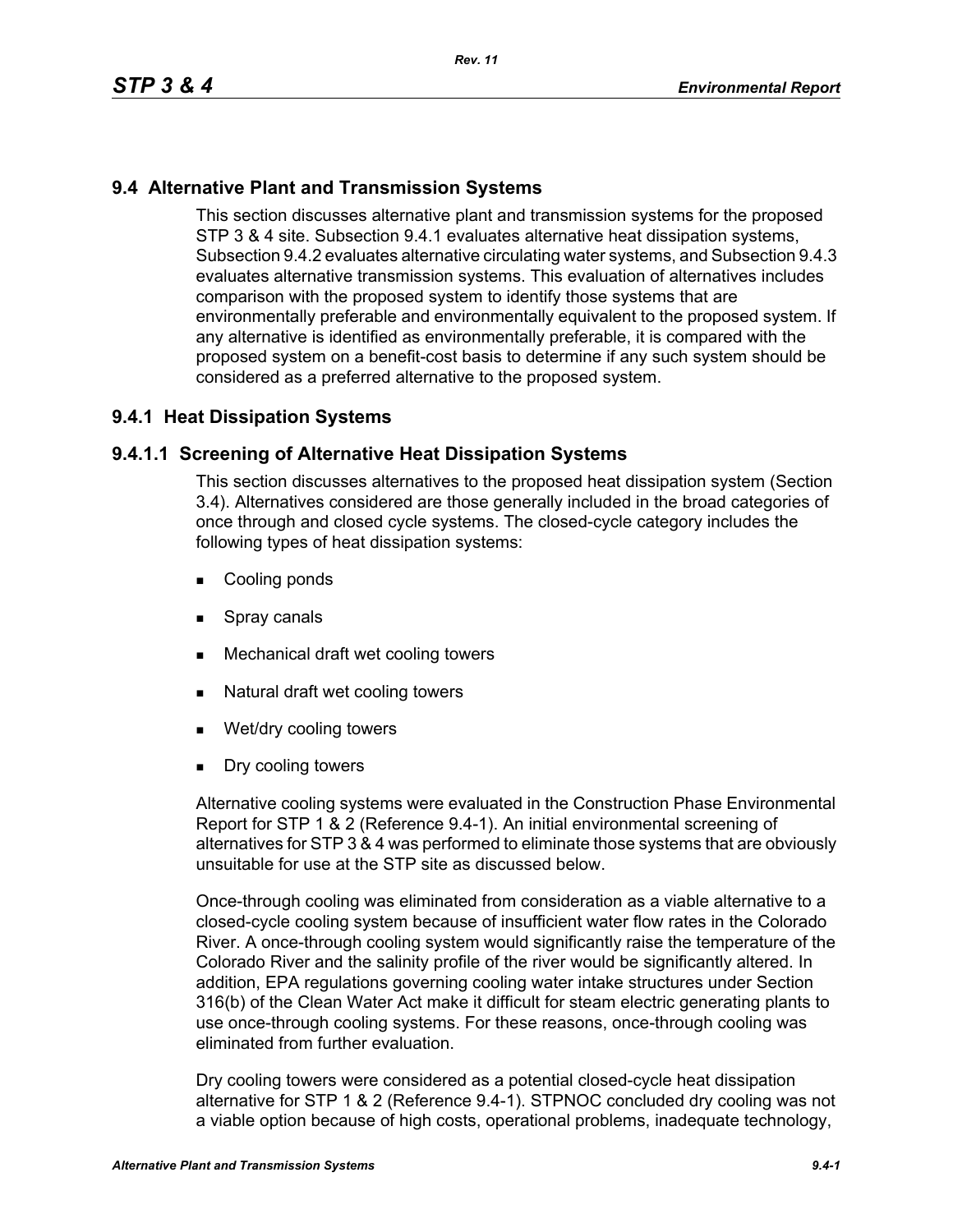and a lack of sufficient operating experience with large nuclear generating units. In its preamble to the final rule addressing cooling water intake structures for new facilities (66 FR 65256; December 18, 2001), EPA rejected dry cooling as the best available technology for a national standard for similar reasons. Dry cooling carries high capital and operating and maintenance costs. Manufacturers of large steam turbines have not yet developed turbine designs for reliable and efficient operation over the wide range of backpressures required for dry cooling towers. Dry cooling has a detrimental effect on electricity production by reducing the efficiency of steam turbines. Dry cooling requires the facility to use more energy than would be required with wet cooling towers to produce the same amount of electricity. This energy penalty is most significant in the warmer southern regions during summer months (periods of maximum dry-bulb temperature) when the demand for electricity is at its peak, such as the location of the STP facility. The energy penalty would result in an increase in environmental impacts as replacement generating capacity would be needed to offset the loss in efficiency from dry cooling. EPA concluded that dry cooling is appropriate in areas with limited water available for cooling or where the source of cooling water is associated with extremely sensitive biological resources (e.g., endangered species, specially protected areas). The site-specific conditions do not warrant further consideration of dry cooling for STP 3 & 4.

Four closed-cycle evaporative cooling tower systems, a closed-cycle spray canal, and a closed-cycle cooling reservoir were evaluated in detail for STP 1 & 2, including their economic costs and environmental impacts. These same alternatives are considered for STP 3 & 4. A screening comparison of the alternatives is provided in Table s 9.4-1 and 9.4-2. The analysis presented in the Construction Phase Environmental Report for STP 1 & 2 considered alternative systems for two net 1250 MWe nuclear generating units. The relative impacts of the heat dissipation system alternatives would be similar for the ABWR units (net 1300 MWe each) proposed as STP 3 & 4. Consequently, the evaluation presented in the Construction Phase Environmental Report for STP 1 & 2 (Reference 9.4-1) serves as the basis for the comparison of heat dissipation alternatives for STP 3 & 4.

# **9.4.1.1.1 Cooling Pond**

This section describes and evaluates the feasible alternative heat dissipation systems that use a closed-cycle cooling reservoir. As described in Section 3.4, a closed-cycle cooling system using the existing Main Cooling Reservoir (MCR), supplemented by mechanical draft cooling towers, is the preferred alternative for STP 3 & 4. Because of the intermittent nature of makeup water pumping operations (see Section 3.4), storage capacity is required to account for losses that occur during periods when no makeup water is available to offset them. In a simulated operation of the MCR over the projected 40-year operating life of STP 1 & 2 (Reference 9.4-1), STPNOC determined that a maximum storage volume of 162,400 acre-feet was required. An additional 24,600 acre-feet are required to provide sufficient cooling surface area to maintain reasonable plant efficiency for STP 1 & 2 following the worst drought period on record.

As an alternative to the 7000-acre surface area selected for the MCR, a reduced MCR area of 3500 acres was previously considered as part of the initial STP 1 & 2 site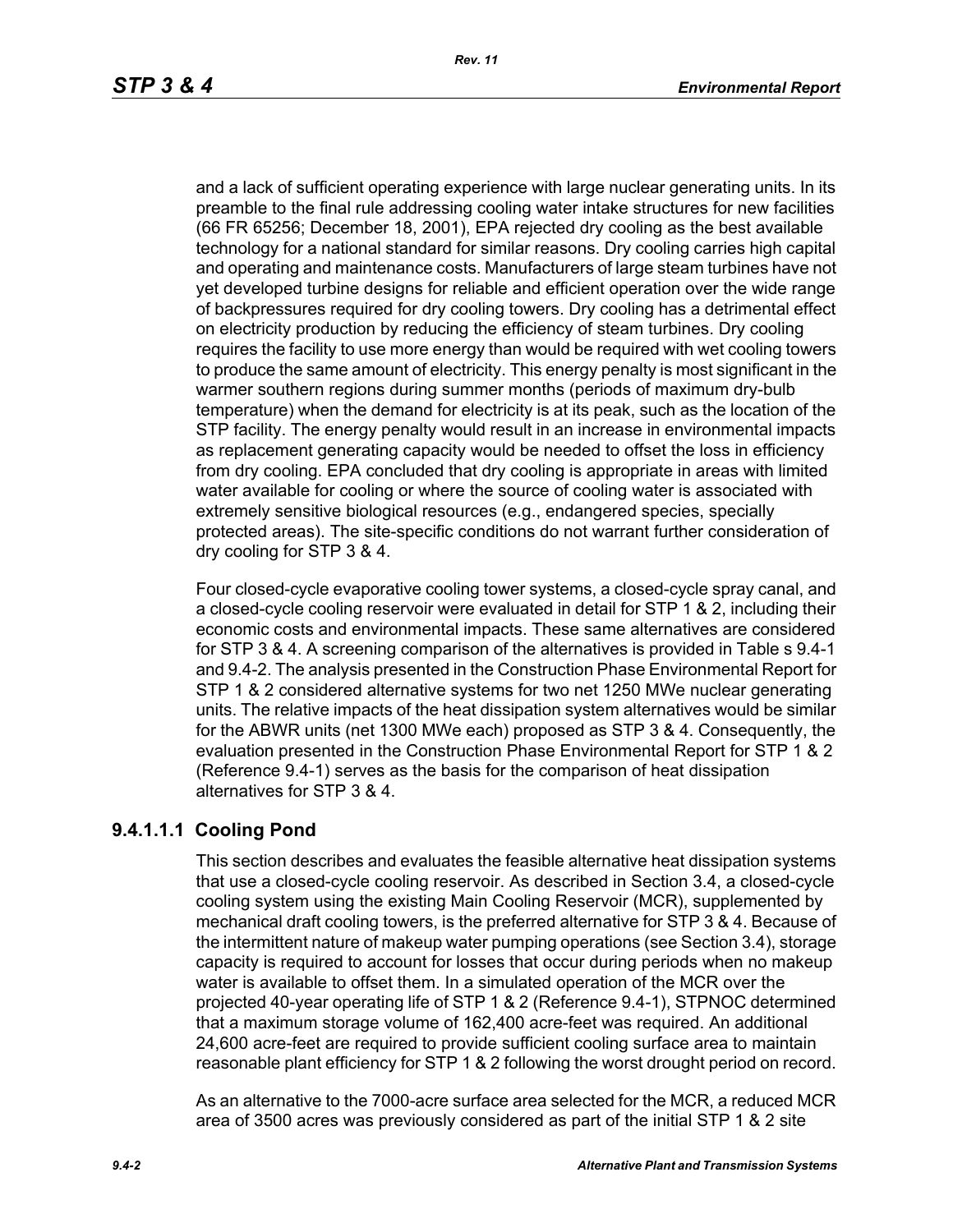evaluation. The reduction in MCR surface area reduced the net natural evaporative losses; however, the remaining losses still resulted in an estimated total storage requirement of 126,000 acre-feet. This storage volume would require a normal operating elevation for the reduced area MCR of 58.3 ft mean sea level (MSL). STPNOC considered a normal maximum operating level higher than approximately 49 feet MSL to be impracticable given the limitations on plant layout and design. The potential effects resulting from a breach of the MCR embankment and the subsequent rush of water into the plant and the economics of the embankment construction make the higher operating level impractical. Consequently a 7000-acre reservoir was selected as the design basis for the STP site.

STPNOC concluded in the STP 1 & 2 construction phase ER that the 7000-acre MCR would provide adequate cooling capacity for a design thermal load of approximately 5000 MWe. This is roughly the combined load of STP 1 & 2 (two 1250 MWe units) and 3 & 4 (two 1300 MWe units). STPNOC recently reevaluated the thermal performance of the MCR and concluded the cooling capacity was adequate to support the heat load of STP 1 & 2 and STP 3 & 4.

Makeup water would be pumped to the MCR on an intermittent basis from the estuarine portion of the Colorado River. If necessary, blowdown from the MCR would be discharged to the river. The makeup and blowdown requirements for the MCR are described in Section 3.4.

For the spray canal and cooling tower alternatives in the STP 1 & 2 construction phase ER, STPNOC evaluated the withdrawal of makeup water from the freshwater portion of the Colorado River upstream of the Fabridam near Bay City, and transport of this water supply to the STP site via canal. Because of water availability considerations and thermal regulations for the Colorado River, STPNOC had estimated an 1800-acre storage reservoir for makeup water and a 325-acre holding reservoir for blowdown would be required to operate the spray canal and cooling tower alternative systems for STP 1 & 2 (Reference 9.4-1). For the application of these alternative heat dissipation systems to STP 3 & 4, STPNOC assumed the MCR could perform the functions of the additional reservoirs and the only land requirements would be those associated with the cooling system components (e.g., spray canal or cooling towers, piping, intake and return structures). Other attributes of these heat dissipation alternatives are described in the following sections.

## **9.4.1.1.2 Spray Canal**

This alternative would add a new canal equipped with an array of spray modules to promote evaporative cooling. The spray canal evaluated for STP 1 & 2 had an effective length of 20,250 feet and a width of 200 feet. The power spray modules would be placed in rows of four across the canal and spaced approximately 180 feet apart in the direction of flow in the canal. Each spray module would contain a single nozzle powered by a 75-horsepower motor. Each pass would consist of a row of four spray nozzles across the canal. The canal would contain 448 power spray module units and 112 passes with each module floating on the surface of the water.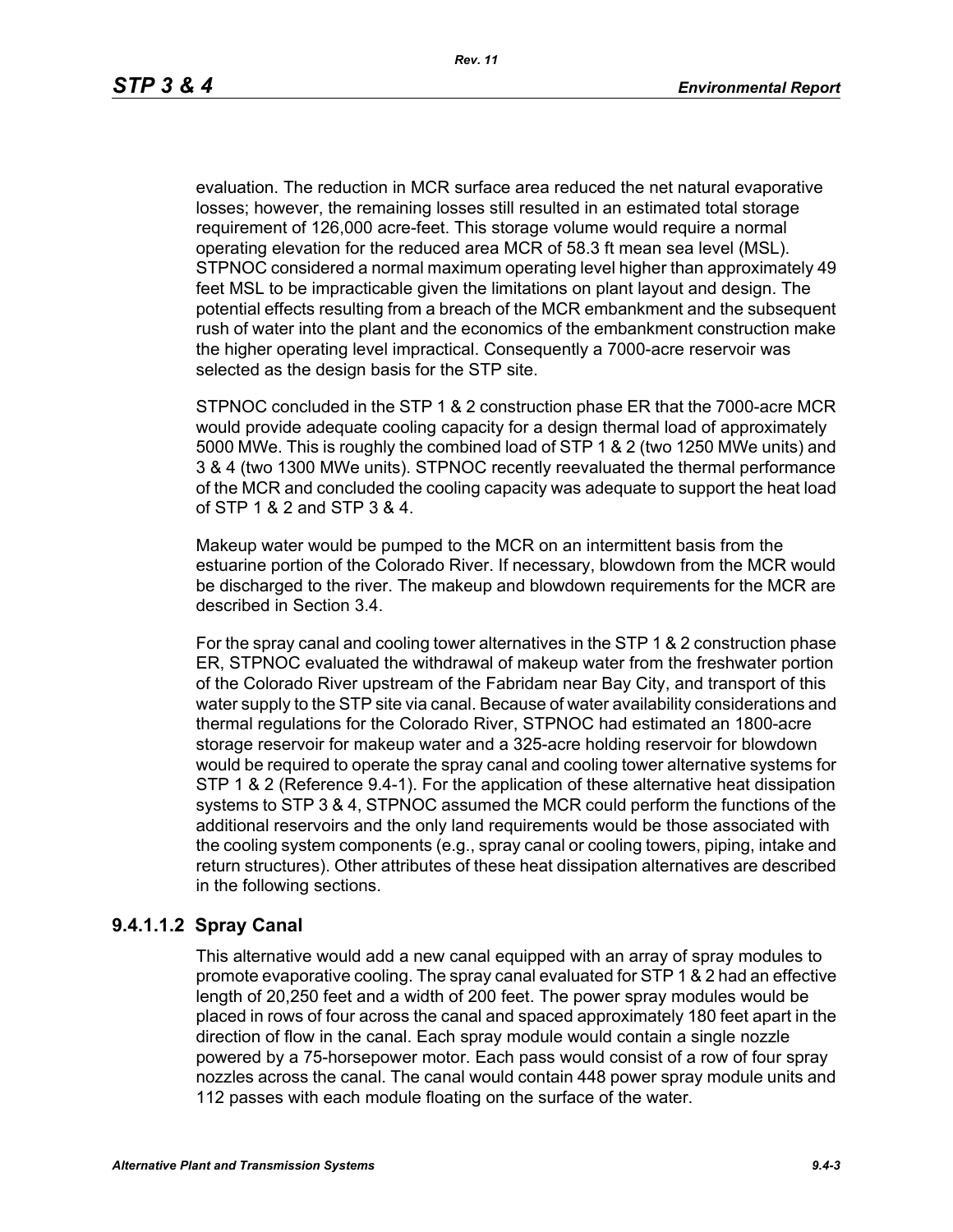Condenser water would be cooled by pumping the water in the canal through the spray nozzles, thereby breaking the water into small droplets. The spray from each nozzle would rise to a height of approximately 16 feet and fall in a circular pattern with a diameter of approximately 50 feet at the surface of the canal. Since the water droplets are cooled by evaporation and by sensible heat transfer, due to increased surface area of the water droplets, the water temperature falling back into the canal is reduced. Circulation of the cooling air would be provided by the prevailing wind at the ambient temperature and by the vertical velocity resulting from the increased buoyancy of the warm, moist air.

# **9.4.1.1.3 Mechanical Draft Wet Cooling Towers**

This alternative consists of three towers, each containing 12 cells, for each nuclear generating unit. The towers would be located with their longitudinal axes parallel to the direction of prevailing wind to minimize aerodynamic downwash of the exhaust plumes to ground level and to enhance the merging of the exhaust plumes from adjacent cells, increasing the plume rise. Ground-level fogging and icing would be minimized as would the channeling of moist air from the exhaust of one tower to the intake of another. A fan would be located near the top of each cell, to draw ambient air into and through the cell. The warmed water from the condenser would be cooled by evaporative and sensible heat transfer by contact with the ambient air in the fill (packing) section of each cell.

### **9.4.1.1.4 Natural Draft Wet Cooling Towers**

This alternative consists of a single hyperbolic tower, 500 feet high, for each nuclear generating unit. The density difference between the ambient air outside the tower and the warm moist air inside would provide the driving force for the air circulation through the tower. The natural draft tower must be relatively tall to achieve adequate air flow rates through the tower. Circulating water leaving the condenser is sprayed by nozzles into the fill section of the tower, where the droplets are brought in contact with the circulating air. The water is cooled through evaporative and sensible heat transfer. Because of the relatively high release points and the buoyancy of the plumes from natural draft towers, recirculation of the exhaust between towers is generally not encountered. The positioning of natural draft towers within the STP site boundaries is less critical than for other evaporative heat dissipation alternatives.

### **9.4.1.1.5 Mechanical Draft Wet/Dry Cooling Towers**

This alternative consists of four towers, each containing 12 cells, for each nuclear generating unit. Similar to the mechanical draft towers discussed previously, these towers would be located with their longitudinal axes parallel to the direction of prevailing wind to minimize recirculation of the exhaust plume. STPNOC evaluated a parallel path variety of wet/dry cooling towers in which the air-cooled heat exchanger is located above an evaporative wet section. The wet section of the tower would be similar to that of the mechanical draft wet tower described above. Warmed water from the condenser first passes through the tube side of the air-cooled heat exchanger, where it is cooled by a stream of ambient air. A fan located above the dry section draws the ambient air through the tower. The partially cooled water then passes through the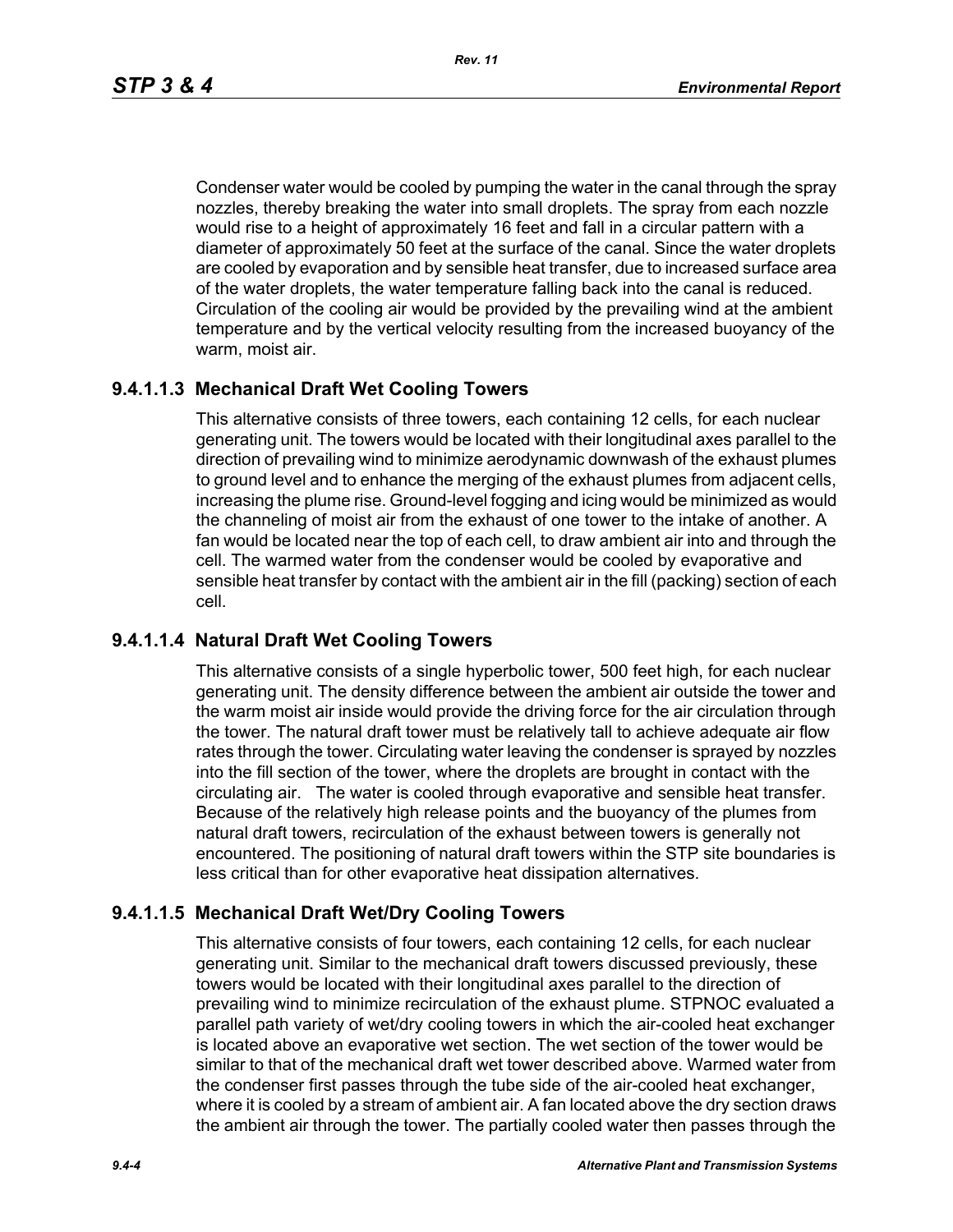wet section of the tower, where it is further cooled by evaporative and sensible heat transfer. The air streams from both the wet and dry sections of the tower are thoroughly mixed before being exhausted to the atmosphere. The mixed exhaust stream is in an unsaturated condition which reduces the potential for fogging. For the type of wet/dry towers under consideration, the relative humidity of the exhaust air would be approximately 70% over the entire range of operating conditions.

This type of cooling tower is used primarily in areas where plume abatement is necessary for aesthetic reasons or to minimize fogging and icing produced by the tower plume. Wet/dry cooling towers use approximately two-thirds to one-half less water than wet cooling towers (Reference 9.4-2). Neither of these advantages is significant for the STP site. Additionally, somewhat more land is required for the wet/dry cooling tower because of the additional equipment (fans and cooling coils) required in the tower assembly. The same disadvantages described above for dry cooling towers would also apply to the dry cooling portion of the wet/dry cooling tower. The dry cooling process is not as efficient as the wet cooling process because it requires the movement of a large amount of air through the heat exchanger to achieve the necessary cooling. This movement is accomplished by fans. This results in less net electrical power for distribution. Consequently, there would be an increase in environmental impacts because a replacement generating capacity would be needed to offset the loss in efficiency from dry cooling.

# **9.4.1.1.6 Fan-Assisted Natural Draft Cooling Towers**

Fan-assisted natural draft towers combine some of the characteristics of mechanical and natural draft towers. This alternative consists of three cooling towers for each nuclear generating unit. For STP 1 & 2, STPNOC had evaluated a tower height of 176.5 feet and base diameter of 206 feet. Each tower is equipped with a single fan near the exit of the tower. Air circulation is achieved by both the forced draft produced by the fan and the natural draft resulting from the difference in density between air inside and outside of the tower. Recirculation of warm moist air between towers would occur infrequently given the discharge height of the tower.

### **9.4.1.2 Analysis of Alternative Heat Dissipation Systems**

Six closed-cycle cooling systems are considered suitable heat dissipation systems for the STP site and are evaluated in detail. A cooling pond (the MCR) was selected as the preferred alternative and evaluated in Chapters 4 and 5 of the ER. In accordance with NUREG-1555, the five alternative heat dissipation systems were evaluated for land use, water use, and other environmental requirements. The screening comparison of these alternatives is presented in Tables 9.4-1 and 9.4-2. None of the alternative systems is considered environmentally preferable to the MCR, which is the proposed heat dissipation system for STP 3 & 4.

### **9.4.2 Circulating Water Systems**

In accordance with NUREG-1555, this section considers alternatives to the following components of the plant circulating water system:

**n** intake systems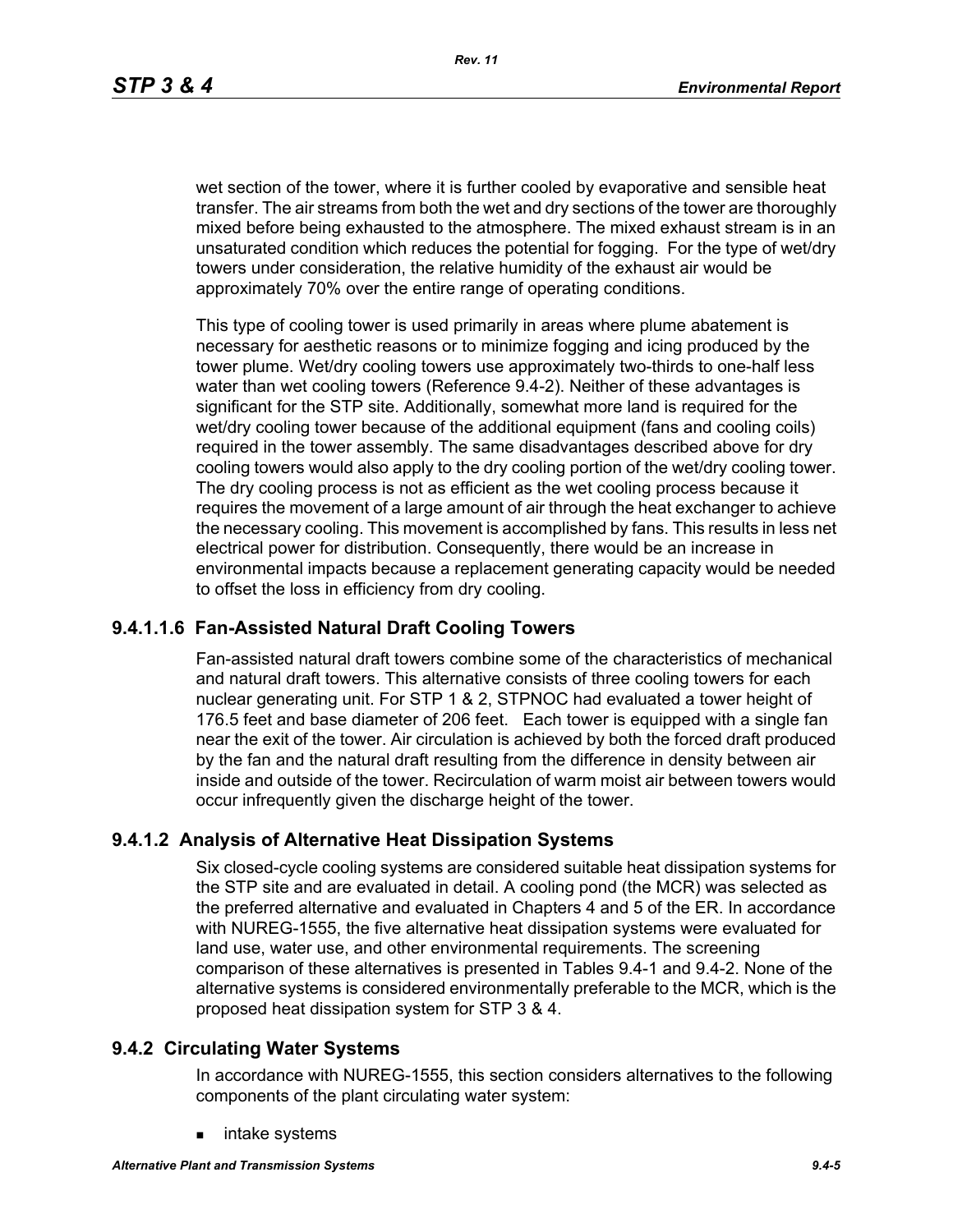- discharge systems
- water supply
- water treatment

NUREG-1555 indicates that the applicant should consider only those alternatives that are applicable at the proposed site and are compatible with the proposed heat dissipation system. As discussed in Section 9.4.1, six closed-cycle cooling systems are considered viable heat dissipation systems for the STP site.

Heat dissipation with each of the alternative systems relies on evaporation for heat transfer. The water from the cooling system lost to the atmosphere through evaporation must be replaced. In addition, this evaporation would result in an increase in the concentration of solids in the circulating water. To control solids, a portion of the recirculated water must be removed, or blown down, and replaced with fresh water. In addition to the blowdown and evaporative losses, a small percentage of water in the form of droplets (drift) would be lost from the cooling tower systems. Makeup water pumped from the Colorado River intake structure (Subsection 9.4.2.1) would be used to replace water lost by evaporation, blowdown, and drift from the cooling systems. Blowdown water would be returned to the river via a discharge structure at the shoreline (Subsection 9.4.2.2).

### **9.4.2.1 Intake Systems**

Standard technical practice was followed in siting and designing the makeup water intake structure at the Colorado River for the original plant. The intake structure was designed originally to serve four units, so no additional design modifications are required for this project. The intake bays, fish screens, trash racks, and bypass system are already operational for STP 1 & 2. The refurbishment of the intake structure to accommodate STP 3 & 4 will consist of installing new pumps and traveling screens in existing housings.

As described in Subsection 5.3.1.2, when required, water will be pumped from the Colorado River through a shoreline intake system at 0.5 feet per second, and passed through trash racks and through traveling screens with a 3/8-inch (9.5 millimeters) mesh. The traveling screens will operate intermittently to coincide with the intermittent withdrawal of river water. Fish collected on the screens can be returned to the river by being washed off and sluiced through a fish bypass pipe. The point of return is at the downstream end of the intake structure, approximately 0.6 meters (2 feet) below normal water elevation.

Approach and through-screen velocities are regulated by EPA and the states and subject to review under best management practices (40 CFR 401.14). The approach velocity for STP 1 & 2 was designed to be 0.5 feet per second (Subsection 5.3.1.2). The approach velocity of 0.5 feet per second is not expected to change when STP 3 & 4 become operational (Subsection 5.3.1.2). Alternate locations for the STP 3 & 4 water intake would increase the amount of land impacted by construction. In addition, pumping costs could increase because of a longer distance from the makeup water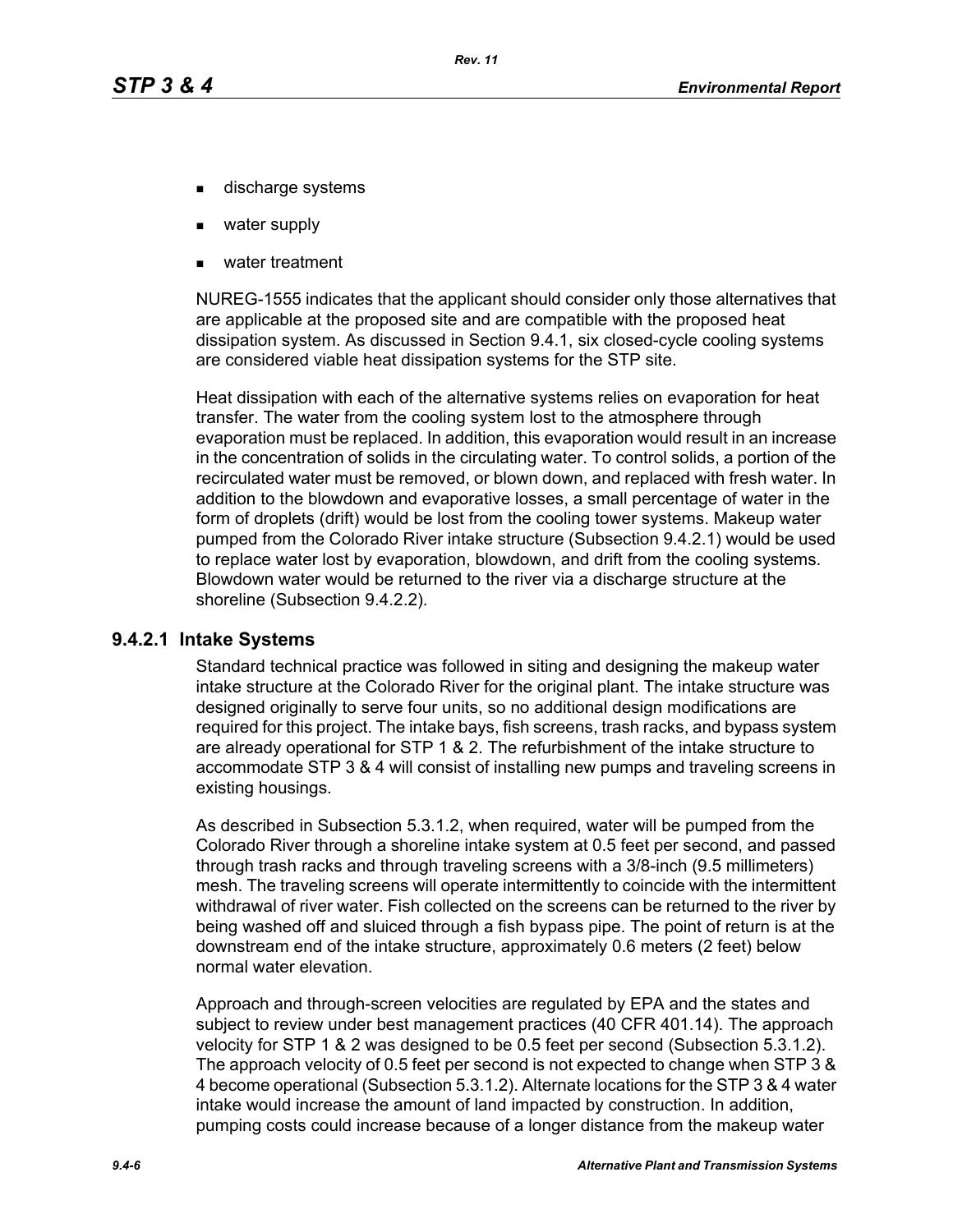intake to the MCR. No environmentally preferable alternatives to the use of the existing makeup water intake structure or alternative locations for a makeup water intake structure were identified.

As part of the proposed heat dissipation system, STPNOC considered four potential designs/locations for the STP 3 & 4 circulating water intake structure at the MCR.

- **D** Option 1 Intake structure located along the dike separating the STP 1 & 2 circulating water intake structure and return.
- $\Box$  Option 2 Intake structure located to the west of the combined STP 1 & 2 and STP 3 & 4 circulating water return flows, intakes and discharges separated by dikes.
- **D** Option  $3$  Offshore intake positioned directly south of the STP 1 & 2 intake structure. Piping from intake to run through the dike to a shoreline structure located to the west of the STP 1 & 2 intake
- **D** Option  $4$  Intake structure located immediately adjacent to the STP 1 & 2 intake structure, portion of dike removed to accommodate placement of STP 3 & 4 intake structure between STP 1 & 2 intake and discharge outfall

Table 9.4-3 provides a comparison of these alternative circulating water intake designs/locations. Option 1 was selected as the preferred alternative. Each of the other options had at least one factor (cooling efficiency, construction cost, interference with ongoing plant operations) that prevented it from being a viable option. None of the other options were environmentally preferable to the proposed design.

### **9.4.2.2 Discharge Systems**

As described in Section 3.4, the circulating water system for STP 3 & 4 would be a closed-cycle cooling reservoir system. All cooling system discharges, including blowdown from the mechanical draft cooling towers that serve as the Ultimate Heat Sink (UHS), would be discharged to the MCR via a new circulating water return. The design is similar to the existing circulating water return for STP 1 & 2. No environmentally preferable alternatives to the proposed return were identified.

A dike will separate the circulating water intake structure and return to avoid recirculation and to promote cooling efficiency by lengthening the cooling water flow path. The new circulating water return from STP 3 & 4 would be located adjacent to the existing STP 1 & 2 return. The location of the return and placement of dikes would be determined by the location of the circulating water intake structure for STP 3 & 4 and associated pipe routing (see Subsection 9.4.2.1).

MCR water quality, and thus the quality of any blowdown water from the MCR, is maintained by selective diversion from the Colorado River during high river flow conditions (>1200 cubic feet per second). The maximum operating level of the MCR was increased from 45 to 47 feet MSL to take advantage of reservoir makeup opportunities when river flows are high. Projections on water quality in the MCR and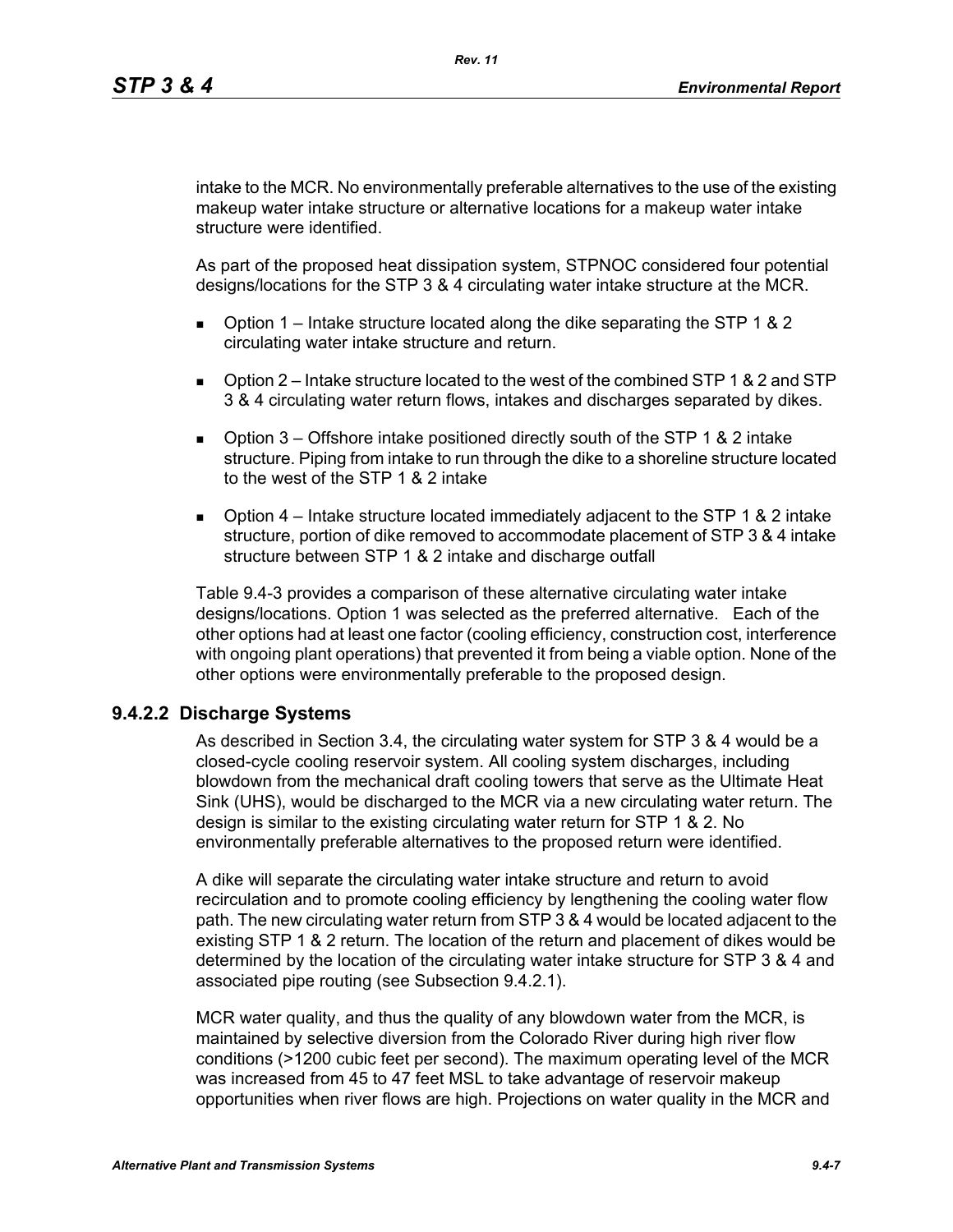additional upstream demands on the Colorado River could necessitate the use of the permitted reservoir blowdown system to maintain water quality (Reference 9.4-3).

As discussed in Section 3.4, blowdown from the MCR would be directed to the Colorado River via the existing blowdown structure, which includes a 1.1-mile-long discharge line that extends downstream along the west bank of the river and is equipped with seven discharge ports. One or more of the ports may be opened, depending on river flows, to promote rapid mixing of the effluent. Because the blowdown flow would be a small percentage of the Colorado River flow (Subsection 5.3.2), the effect on temperature downstream in the Colorado River would be negligible, and limited to an area in the immediate vicinity of the blowdown line. Similarly, chemical discharges would mix quickly with the larger freshwater flow of the Colorado River and impacts to aquatic communities will be small. Because STPNOC has proposed to use the existing blowdown structure and the impacts of its operation are SMALL, no consideration of alternatives to the proposed design was needed.

# **9.4.2.3 Water Supply**

The Colorado River would supply makeup water to the MCR to replace evaporative and seepage losses. Circulating water would be withdrawn from the MCR for condenser and turbine system cooling. The circulating water would be returned to the MCR. Groundwater wells would provide makeup water to the UHS (two mechanical draft cooling towers) and, indirectly (as blowdown from the towers) to the MCR. During normal operation, approximately 500 gpm of groundwater would be returned as surface water to the MCR (Table 3.3.1).

Hydrological studies in support of construction of STP 1 & 2 (Reference 9.4-1) showed a dependable supply of unappropriated water in the Colorado River during the six winter months of October through March. These studies involved an assessment for the years 1949 to 1971, and indicated that this water supply can be supplemented from flood flows during the other periods of the year. These conclusions remain valid for STP 3 & 4. The 7000-acre MCR is required for storage given the recurrence of droughts. Reservoir water quality is maintained by selective pumping from the Colorado River during high flow conditions. STPNOC has developed guidelines for water management during drought conditions that require actions at decreasing MCR levels. These guidelines allow water quality to be reduced in order to maintain MCR level during drought conditions (Reference 9.4-3).

In support of STP 1 & 2, STPNOC considered obtaining makeup water for the MCR from the Gulf of Mexico. While the use of makeup water from the Gulf of Mexico on a continuous basis would reduce the required size of the MCR, the costs associated with transporting makeup water and returning blowdown approximately 18 miles to the Gulf of Mexico make this alternative economically unattractive in comparison to using estuarine water from the Colorado River. Use of salt water from the Gulf of Mexico was also less desirable than the use of estuarine waters because of engineering problems associated with saltwater operation and because of the ecological impacts associated with the long pipeline and with the withdrawal of makeup water from, and the discharge of blowdown to, the Gulf. This alternative is not environmental preferable to the proposed makeup water supply from the Colorado River.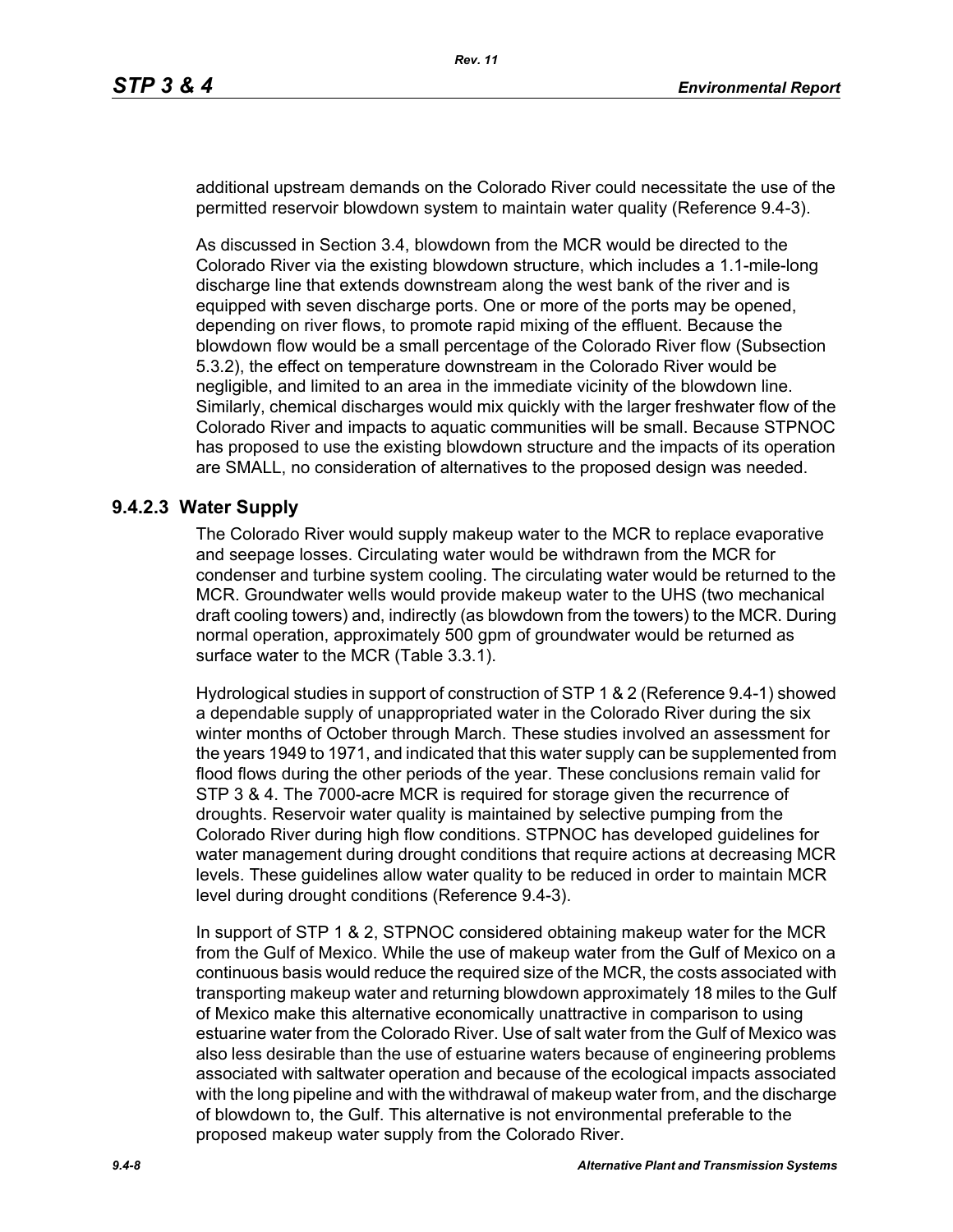In the case of the cooling reservoir, makeup water would be pumped on an intermittent basis from the estuarine portion of the Colorado River. The makeup and blowdown schemes for the MCR are described in Section 3.4. In the case of the spray canal or cooling tower systems, makeup water would be withdrawn from the freshwater portion of the Colorado River above the Fabridam near Bay City. The makeup water would be transported to the site via canal. Because of water availability considerations and thermal regulations for the river, STPNOC estimated an 1800-acre storage reservoir for makeup water and a 325-acre holding reservoir for blowdown would be required to operate the spray canal or cooling tower alternative heat dissipation systems (Reference 9.4-1). In evaluating alternative heat dissipation systems for STP 3 & 4, STPNOC assumed the functions of these additional reservoirs could be performed by the existing MCR with water supplied from the freshwater portion of the Colorado River. Construction of these additional reservoirs would not be environmentally preferable to use of the existing MCR.

STPNOC estimates that a supply of approximately 60,000 acre-feet per year of makeup water from upstream sources would be required to operate the spray canal or cooling tower alternative systems for STP 1 & 2 during years of relatively low rainfall and high gross evaporation from the onsite reservoir. The cost of purchasing makeup water from the reservoirs near Austin was estimated at \$15 per acre-foot during the planning for STP 1 & 2 (Reference 9.4-1) and would be higher now. In the case of the cooling pond (MCR) alternative, makeup water could be supplied from the estuarine portion of the Colorado River for the cost of pumping. Alternative sources of water, such as the use of the reservoirs near Austin, would represent a future loss of that freshwater supply for alternative uses and would not be environmentally preferable to the current STP water supply from the estuarine portion of the Colorado River.

### **9.4.2.4 Water Treatment**

As described in Subsection 3.3.2, the Colorado River would be the source of makeup water to the MCR which provides cooling for the new units' circulating water system. This water supply would be treated by injecting biocides at the intake structure to control biofouling in the circulating water system and associated piping. Because STP 3 & 4 would use the same water supply as the existing units, STPNOC expects that makeup and process water for the proposed units would be treated in the same manner.

Biocides or chemical additives would be from those approved by the U.S. Environmental Protection Agency or the state of Texas and the volume and concentration of each constituent discharged to the environment would meet the requirements established in the Texas Pollutant Discharge Elimination System (TPDES) permit. This permit would be revised, as necessary, to accommodate the construction and operational needs of STP 3 & 4. The final choice of water treatment chemicals or combination of chemicals would be dictated by makeup water conditions, technical feasibility, economics, and discharge permit requirements. Since the discharges from the system would be subject to TPDES permit limitations that consider aquatic impacts, these limitations would ensure that there would be no significant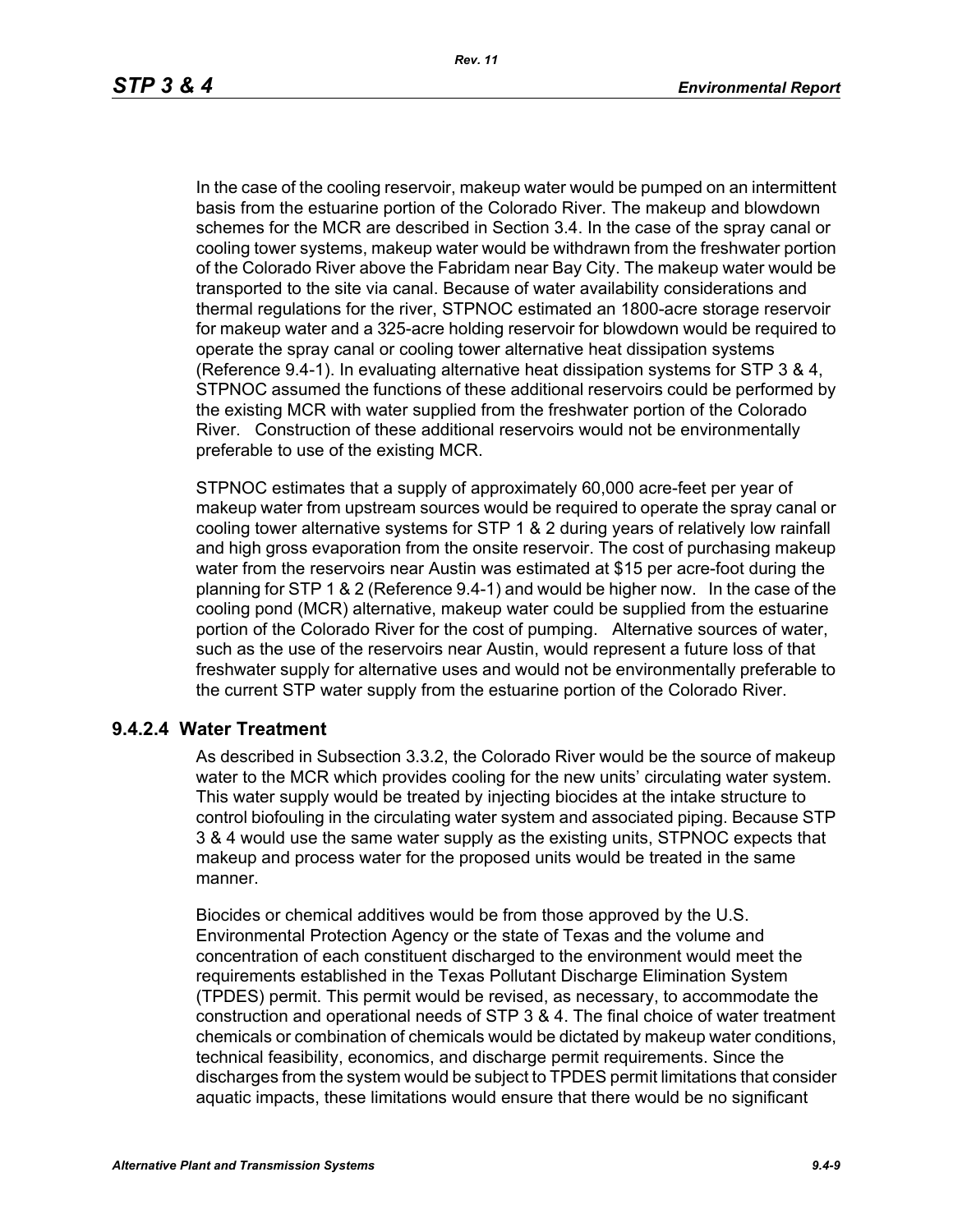impact from these discharges and, thus, different water treatment chemicals would be not be environmentally preferable to the existing impacts.

# **9.4.3 Transmission Systems**

New 345kV towers and lines would be constructed from the new STP 3 & 4 switchyard to connect to existing transmission lines on the STP site. Some modifications to the transmission system would be required; however, no new transmission lines or offsite rights-of-way would be associated with STP 3 & 4. Because the additional power provided by STP 3 & 4 would be transmitted over without significant additional environmental impacts, no new transmission system alternatives were considered.

Some modifications to the transmission system would be required. The Electric Reliability Council of Texas (ERCOT) Screening Study (Reference 9.4-4) calls for approximately 20 miles of conductor replacement to accommodate the additional current. There would be no change in line voltage and no new corridors would be needed. As discussed in Section 3.7, some towers would be replaced in order to maintain the National Electric Safety Code (NESC) standards in sag clearance.

To reduce the potential of vehicle-to-ground short-circuit shock to vehicles parked beneath the lines, all existing STP transmission lines are currently designed to provide clearances consistent with the NESC 5-milliamp rule and AEP and CenterPoint engineering standards. The upgrade of the existing transmission system described in Section 3.7 and Subsection 2.2.2.2 would likely change the geometry of the power lines, because the new conductors would sag differently and new towers would likely be taller. All transmission lines would continue to comply with the NESC and AEP and CenterPoint engineering standards.

The ERCOT Screening Study (Reference 9.4-4) identifies that some system improvements are needed to reduce thermal overloads caused by increased energy exports that would come from STP associated with the proposed interconnection. As discussed in Subsection 3.7.1, electrical design parameters, including transmission design voltage or voltages, line capacity, conductor type and configuration, spacing between phases, minimum conductor clearances to ground, maximum predicted electrical-field strength(s) at 1 meter above grade, the predicted electric-field strength(s) at the edge of rights-of way in kilovolts per meter, and the design for these values will be established from the final AEP Interconnection study.

The AEP Interconnection Study (Reference 9.4-5) evaluated a total of 11 different options to accommodate STP 3 & 4. These options consisted of different combinations of upgrades to transmission lines and alternative substation configurations. Five of the options were eliminated for technical feasibility reasons, while three other options were eliminated because they did not demonstrate a superior benefit compared to the retained options. Three options were retained for further detailed engineering analysis (Reference 9.4-5). STPNOC expects that the environmental impacts of any of these three options would be similar.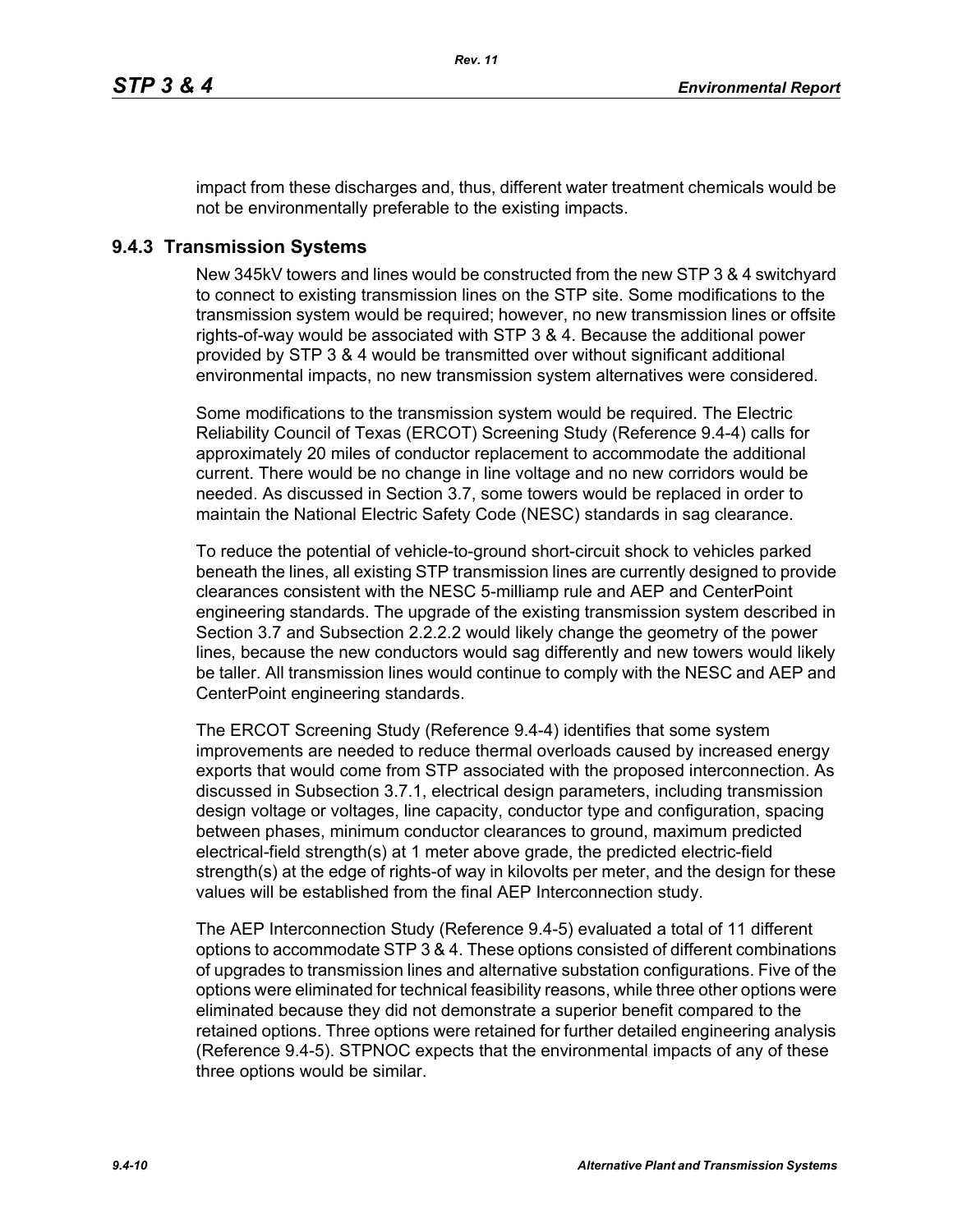## **9.4.4 References**

- 9.4-1 STP (South Texas Project) 1974. South Texas Project Units 1 & 2 Environmental Report, Amendment 2, October 25.
- 9.4-2 "Technical Development Document for the Final Regulations Addressing Cooling Water Intake Structures for New Facilities," EPA (U.S. Environmental Protection Agency), EPA-821-R-01-036, November, 2001.
- 9.4-3 STPNOC (South Texas Project Nuclear Operating Company) 2005. Water Conservation Plan, South Texas Project Electric Generating Station, Rev. 1, May 1.
- 9.4-4 ERCOT (Electric Reliability Council of Texas) 2007. 15INR0008 Generation Interconnect Screening Study, Matagorda County, TX. January 8.
- 9.4-5 "Interconnection Study for New Generation in Matagorda County," AEP (American Electric Power Service Corporation) 2007. 15NR0008, June.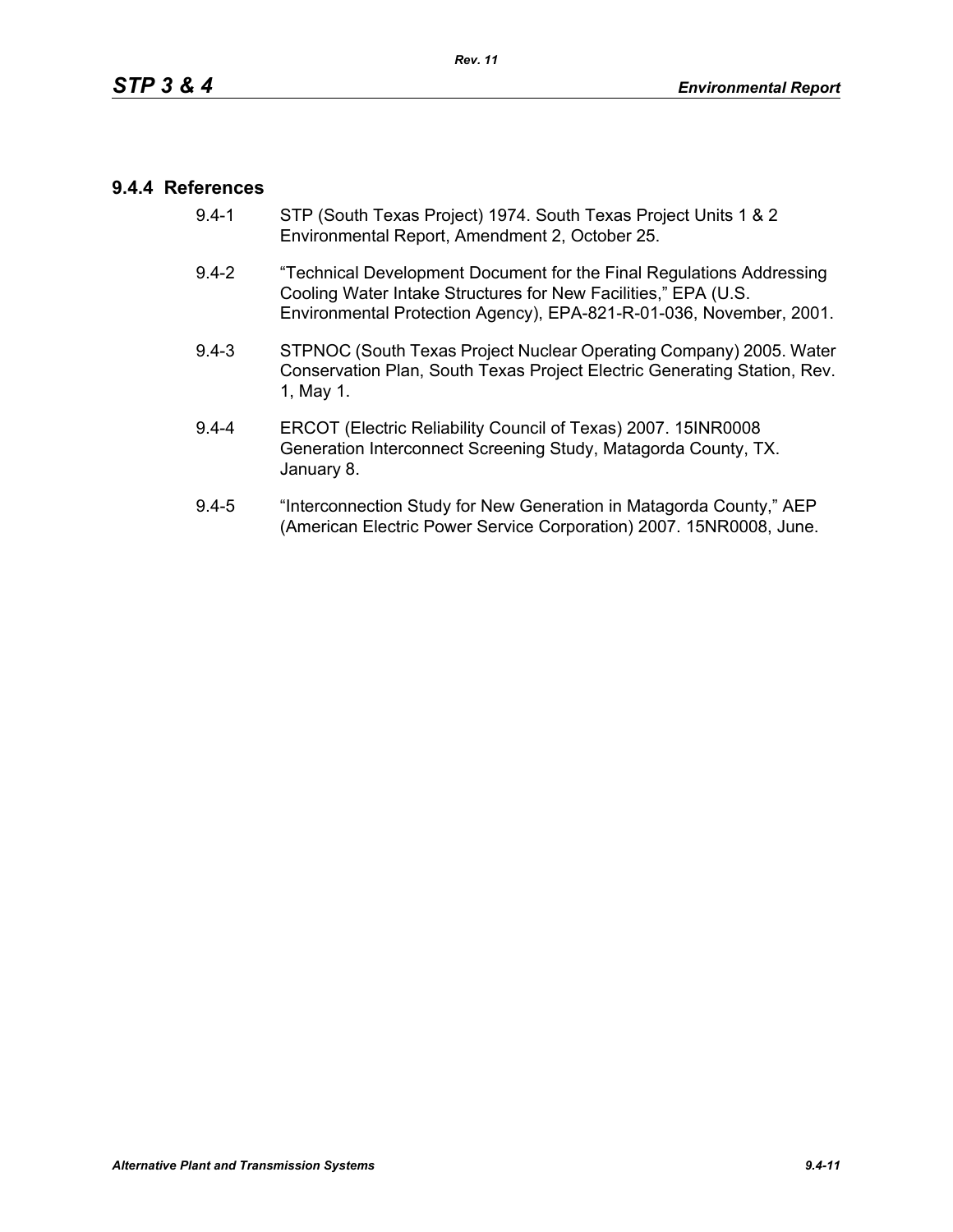| Table 9.4-1 Screening of Alternative Heat Dissipation Systems<br>(Alternatives 1 through 3) |                                                                                                                                                                                                                                                                                                                                                                                                                                                                                                      |                                                                                                                                                                                                                                        |                                                                                                                                                                                                                                                                                                                                                                        |  |
|---------------------------------------------------------------------------------------------|------------------------------------------------------------------------------------------------------------------------------------------------------------------------------------------------------------------------------------------------------------------------------------------------------------------------------------------------------------------------------------------------------------------------------------------------------------------------------------------------------|----------------------------------------------------------------------------------------------------------------------------------------------------------------------------------------------------------------------------------------|------------------------------------------------------------------------------------------------------------------------------------------------------------------------------------------------------------------------------------------------------------------------------------------------------------------------------------------------------------------------|--|
| <b>Factors Affecting System</b><br><b>Selection</b>                                         | <b>Cooling Reservoir</b><br>(Base Case)                                                                                                                                                                                                                                                                                                                                                                                                                                                              | <b>Spray Canal</b>                                                                                                                                                                                                                     | <b>Mechanical Draft Wet Cooling Tower</b><br>(MDCT)                                                                                                                                                                                                                                                                                                                    |  |
| Land Use: Onsite Land<br>Considerations [1]                                                 | Existing 7,000-acre MCR currently<br>operating at the STP site.                                                                                                                                                                                                                                                                                                                                                                                                                                      | Spray canal system (approximately 150<br>acres) could be placed within the<br>existing STP site. An additional 680<br>acres would be required for the intake<br>canal corridor.                                                        | MDCT system (approximately 70<br>acres) could be placed within the<br>existing STP site. An additional 630<br>acres would be required for the intake<br>canal corridor. System could be placed<br>within the confines of the existing STP<br>site.                                                                                                                     |  |
| Land Use: Terrain<br>considerations                                                         | Terrain features of the STP site support<br>a cooling reservoir with adequate<br>capacity to support four units.                                                                                                                                                                                                                                                                                                                                                                                     | Terrain features of the STP site are<br>suitable for a spray canal system.                                                                                                                                                             | Terrain features of the STP site are<br>suitable for a MDCT system.                                                                                                                                                                                                                                                                                                    |  |
| Water Use: Annual<br><b>Average Consumptive Use</b><br>$(acre-ft/yr)$                       | 43,000                                                                                                                                                                                                                                                                                                                                                                                                                                                                                               | 47,000                                                                                                                                                                                                                                 | 45,000                                                                                                                                                                                                                                                                                                                                                                 |  |
| <b>Atmospheric Effects</b>                                                                  | NUREG-1555 notes that the plume<br>from a cooling pond like the MCR<br>would exist as a fog over the pond or<br>as ground level fog evaporating within<br>300 meters from the pond, or lift to<br>become stratus for winds less than or<br>equal to 2.2 meters per second.<br>Elevated plumes and the associated<br>shadowing would not be expected from<br>operation of the MCR. In addition,<br>NUREG-1555 concludes that drift from<br>a cooling pond or lake would not need<br>to be considered. | A spray canal system could produce a<br>low-lying visible water droplet plume<br>and encourage formation of fog above<br>the heated pond. These impacts would<br>be localized and short-lived, and would<br>not disrupt the viewscape. | The system would emit water droplets<br>(drift) and intermittently produce a<br>visible vapor plume. The drift droplets<br>would be a minor source of particulate<br>matter and salt deposition. The water<br>vapor plume would not contribute to<br>fogging or icing conditions on local road<br>systems. Aesthetic impacts from the<br>visible plume would be small. |  |
| <b>Thermal and Physical</b><br><b>Effects</b>                                               | Thermal load to the MCR would be<br>additive to the thermal load from STP 1<br>& 2. The MCR was designed to<br>accommodate the thermal load of four<br>units.                                                                                                                                                                                                                                                                                                                                        | Thermal load would be rejected to the<br>spray canal reducing the thermal load<br>to the MCR relative to the base case.<br>Discharges to the Colorado River<br>would meet water quality standards.                                     | MDCT system would discharge a small<br>thermal load to the MCR relative to the<br>base case. Discharges to the Colorado<br>River would meet water quality<br>standards.                                                                                                                                                                                                |  |

*Alternative Plant and Transmission Systems* 

Alternative Plant and Transmission Systems

*Rev. 11*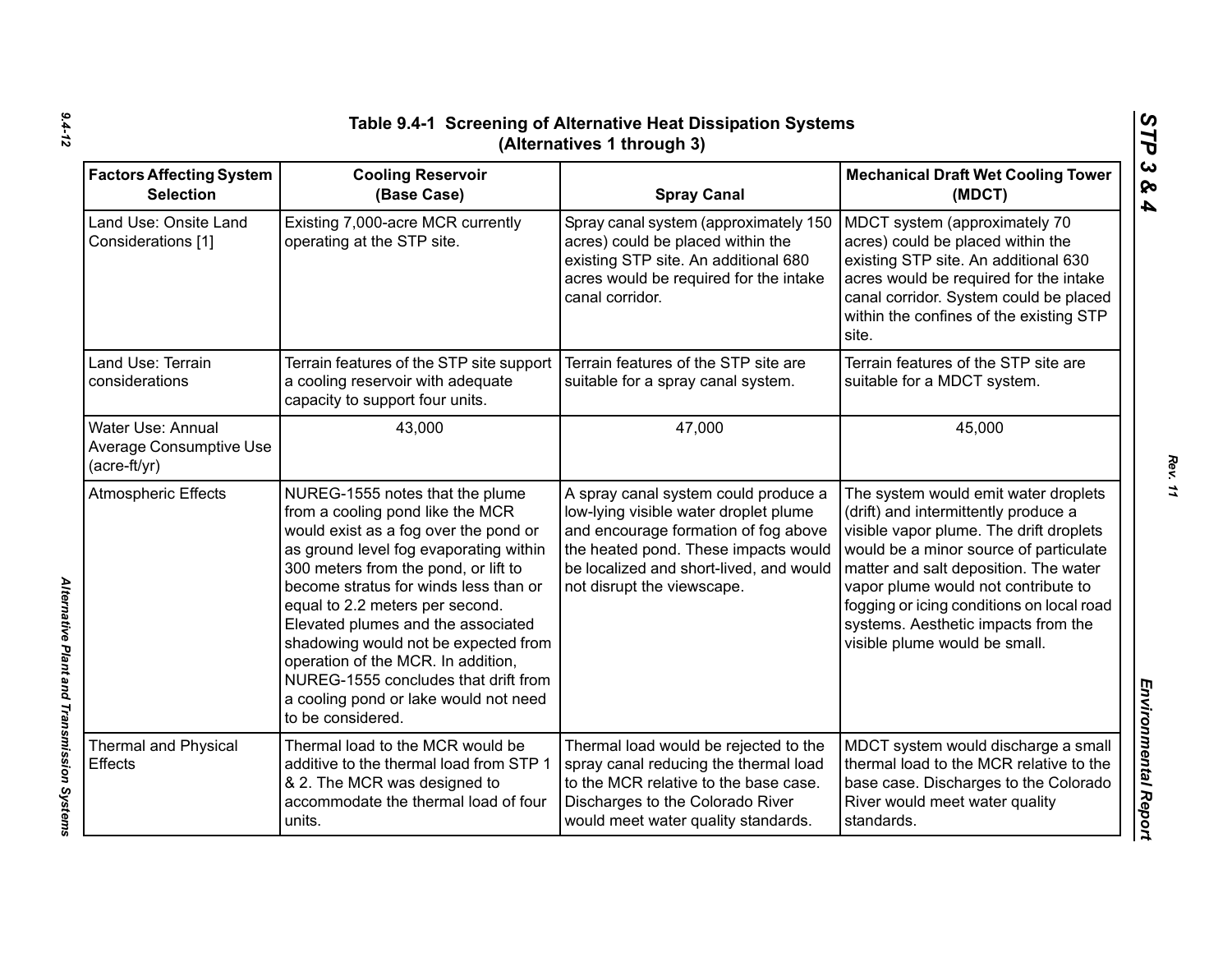| <b>Factors Affecting System</b>                     | <b>Cooling Reservoir</b>                                                                                                                                                                                                                                | <b>Spray Canal</b>                                                                                                                                                                                                                                     | <b>Mechanical Draft Wet Cooling Tower</b>                                                                                                                                                                                                                                                                                                                                                                                        |
|-----------------------------------------------------|---------------------------------------------------------------------------------------------------------------------------------------------------------------------------------------------------------------------------------------------------------|--------------------------------------------------------------------------------------------------------------------------------------------------------------------------------------------------------------------------------------------------------|----------------------------------------------------------------------------------------------------------------------------------------------------------------------------------------------------------------------------------------------------------------------------------------------------------------------------------------------------------------------------------------------------------------------------------|
| <b>Selection</b>                                    | (Base Case)                                                                                                                                                                                                                                             |                                                                                                                                                                                                                                                        | (MDCT)                                                                                                                                                                                                                                                                                                                                                                                                                           |
| Noise Impacts [2]                                   | Emits broadband noise that is largely                                                                                                                                                                                                                   | Emits broadband noise that is largely                                                                                                                                                                                                                  | Emits broadband noise that is largely                                                                                                                                                                                                                                                                                                                                                                                            |
|                                                     | indistinguishable from background and                                                                                                                                                                                                                   | indistinguishable from background and                                                                                                                                                                                                                  | indistinguishable from background and                                                                                                                                                                                                                                                                                                                                                                                            |
|                                                     | unobtrusive. Continuous noise level at                                                                                                                                                                                                                  | unobtrusive. Continuous noise level at                                                                                                                                                                                                                 | unobtrusive. Continuous noise level at                                                                                                                                                                                                                                                                                                                                                                                           |
|                                                     | site boundary estimated at 43 dBA.                                                                                                                                                                                                                      | site boundary estimated at 42 dBA.                                                                                                                                                                                                                     | site boundary estimated at 52 dBA.                                                                                                                                                                                                                                                                                                                                                                                               |
| Aesthetics and<br><b>Recreational Benefits</b>      | Consumptive water use and discharges<br>for the cooling reservoir would be<br>consistent with minimum stream flow<br>requirements for Colorado River<br>navigation and environmental<br>maintenance, fish and wildlife water<br>demand, and recreation. | Consumptive water use and discharges<br>for a spray canal system would be<br>consistent with minimum stream flow<br>requirements for Colorado River<br>navigation and environmental<br>maintenance, fish and wildlife water<br>demand, and recreation. | MDCT structures would pose higher<br>visual impacts than cooling reservoir or<br>spray canal alternatives. The plumes<br>resemble clouds and would not disrupt<br>the viewscape. Consumptive water use<br>and discharges for a MDCT system<br>would be consistent with minimum<br>stream flow requirements for Colorado<br>River navigation and environmental<br>maintenance, fish and wildlife water<br>demand, and recreation. |
| Legislative Restrictions                            | Approach and through-screen                                                                                                                                                                                                                             | Intake structure would meet Section                                                                                                                                                                                                                    | Intake structure would meet Section                                                                                                                                                                                                                                                                                                                                                                                              |
|                                                     | velocities are regulated by EPA and                                                                                                                                                                                                                     | 316(b) of the CWA and the                                                                                                                                                                                                                              | 316(b) of the CWA and the                                                                                                                                                                                                                                                                                                                                                                                                        |
|                                                     | subject to review under best                                                                                                                                                                                                                            | implementing regulations, as                                                                                                                                                                                                                           | implementing regulations, as                                                                                                                                                                                                                                                                                                                                                                                                     |
|                                                     | management practices (see Section                                                                                                                                                                                                                       | applicable. TPDES discharge permit                                                                                                                                                                                                                     | applicable. TPDES discharge permit                                                                                                                                                                                                                                                                                                                                                                                               |
|                                                     | 5.3.1.2). The approach velocity for the                                                                                                                                                                                                                 | thermal discharge limitation would                                                                                                                                                                                                                     | thermal discharge limitation would                                                                                                                                                                                                                                                                                                                                                                                               |
|                                                     | intake for STP 1 & 2 was designed to                                                                                                                                                                                                                    | address the additional thermal load                                                                                                                                                                                                                    | address the additional thermal load                                                                                                                                                                                                                                                                                                                                                                                              |
|                                                     | be 0.5 fps. The intake structure built for                                                                                                                                                                                                              | from blowdown. Storage of makeup                                                                                                                                                                                                                       | from blowdown. Storage of makeup                                                                                                                                                                                                                                                                                                                                                                                                 |
|                                                     | STP 1 & 2 has unused pumping                                                                                                                                                                                                                            | and blowdown at the STP site would                                                                                                                                                                                                                     | and blowdown at the STP site would                                                                                                                                                                                                                                                                                                                                                                                               |
|                                                     | capacity to accommodate the new                                                                                                                                                                                                                         | mitigate the impacts to the river.                                                                                                                                                                                                                     | mitigate the impacts to the river.                                                                                                                                                                                                                                                                                                                                                                                               |
|                                                     | units. The approach velocity of 0.5 fps                                                                                                                                                                                                                 | Regulatory restrictions would not                                                                                                                                                                                                                      | Regulatory restrictions would not                                                                                                                                                                                                                                                                                                                                                                                                |
|                                                     | is not expected to change when STP 3                                                                                                                                                                                                                    | negatively impact application of this                                                                                                                                                                                                                  | negatively impact application of this                                                                                                                                                                                                                                                                                                                                                                                            |
|                                                     | & 4 become operational.                                                                                                                                                                                                                                 | heat dissipation system.                                                                                                                                                                                                                               | heat dissipation system.                                                                                                                                                                                                                                                                                                                                                                                                         |
| Is this a suitable alternative<br>for the STP site? | Yes                                                                                                                                                                                                                                                     | Yes                                                                                                                                                                                                                                                    | Yes                                                                                                                                                                                                                                                                                                                                                                                                                              |

*Rev. 11*

*STP 3 & 4*

 $9.4 - 13$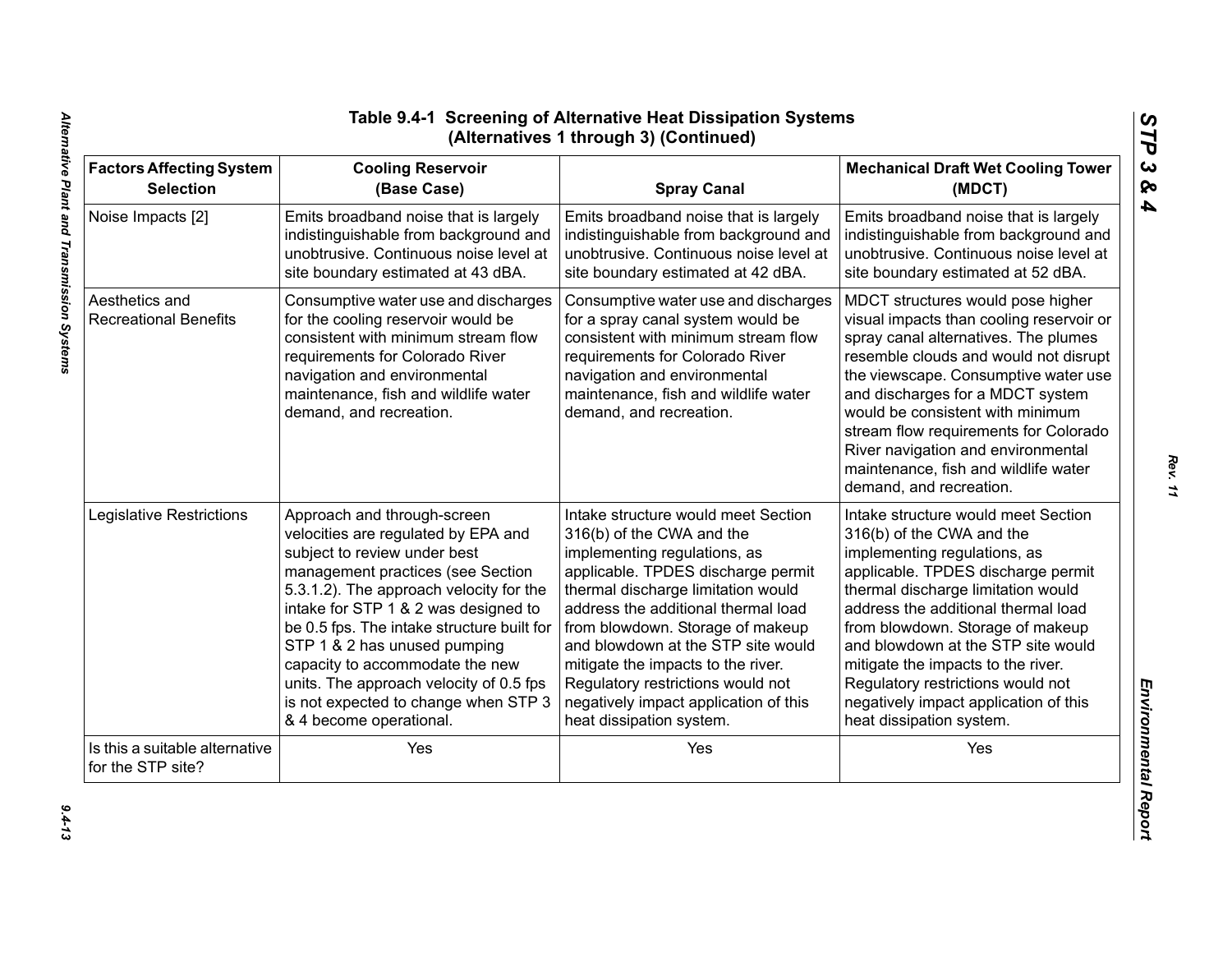- *9.4-14*
- 
- $(1)$  Accessors of the rich requirements (2.25 are once to the was assumed to furth these water storage requirements.<br>
Caroline of the control of the state of the state of the state of the state of the state of the state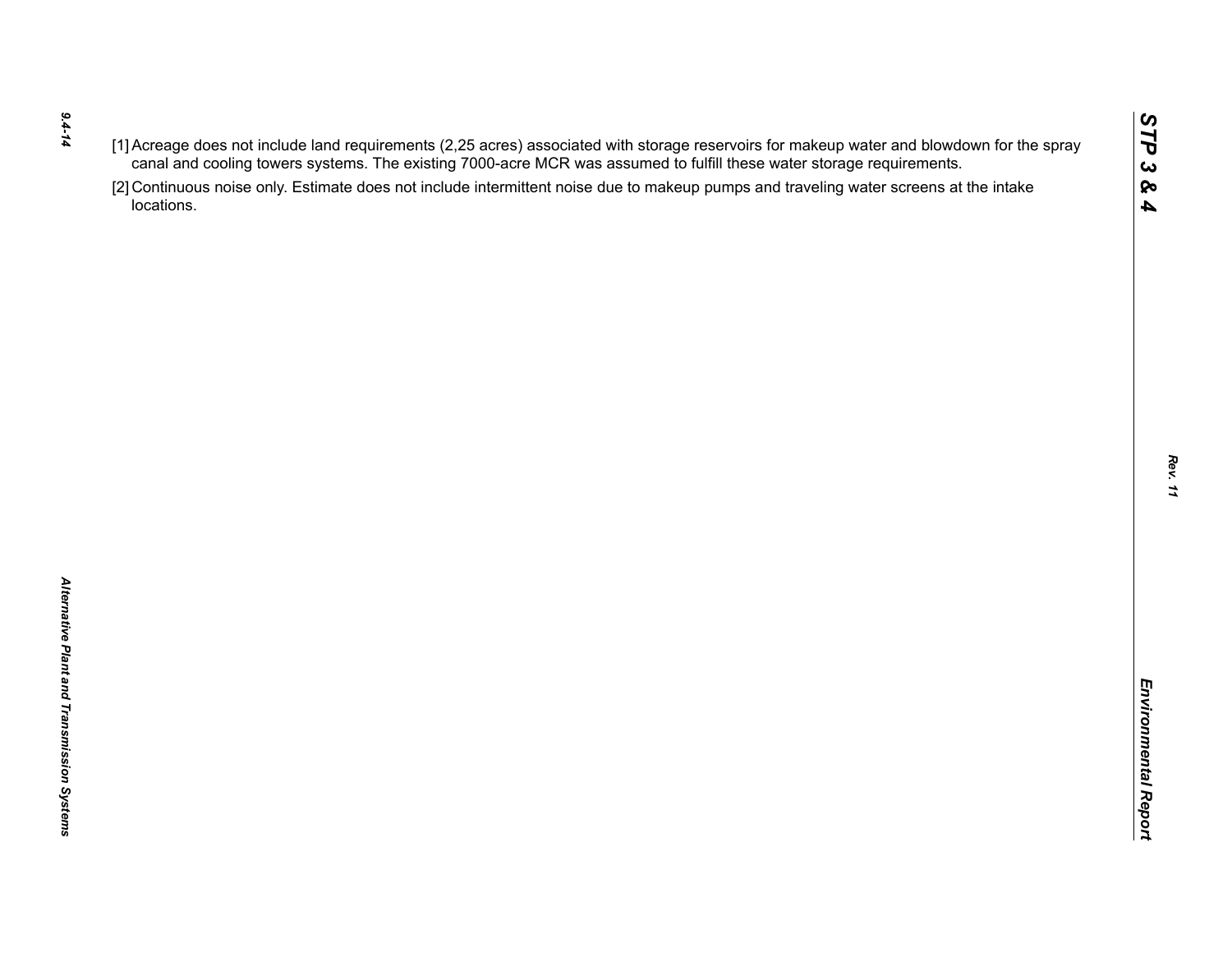| <b>Factors Affecting System</b><br><b>Selection</b>           | <b>Natural Draft Wet Cooling Towers</b><br>(NDCT)                                                                                                                                                                                                                                                                                                                         | <b>Mechanical Draft Wet/Dry Cooling</b><br><b>Towers (MDW/DCT)</b>                                                                                                                                                                                                                                                                                                                       | <b>Fan-Assisted Natural Draft Cooling</b><br><b>Towers (FNDCT)</b>                                                                                                                                                                                                                                                                                                     |
|---------------------------------------------------------------|---------------------------------------------------------------------------------------------------------------------------------------------------------------------------------------------------------------------------------------------------------------------------------------------------------------------------------------------------------------------------|------------------------------------------------------------------------------------------------------------------------------------------------------------------------------------------------------------------------------------------------------------------------------------------------------------------------------------------------------------------------------------------|------------------------------------------------------------------------------------------------------------------------------------------------------------------------------------------------------------------------------------------------------------------------------------------------------------------------------------------------------------------------|
| Land Use: Onsite Land<br>Considerations [1]                   | NDCT system (approximately 80<br>acres) could be placed within the<br>existing STP site. An additional 630<br>acres would be required for the<br>intake canal corridor.                                                                                                                                                                                                   | MDW/DCT system (~70 acres) could<br>be placed within the existing STP site.<br>An additional 630 acres would be<br>required for the intake canal corridor.                                                                                                                                                                                                                               | Fan-assisted NDCT system<br>(approximately 70 acres) could be<br>placed within the existing STP site. An<br>additional 630 acres would be required<br>for the intake canal corridor.                                                                                                                                                                                   |
| Land Use: Terrain<br>considerations                           | Terrain features of the STP site are<br>suitable for a NDCT system.                                                                                                                                                                                                                                                                                                       | Terrain features of the STP site are<br>suitable for a MDW/DCT system.                                                                                                                                                                                                                                                                                                                   | Terrain features of the STP site are<br>suitable for a fan-assisted NDCT<br>system.                                                                                                                                                                                                                                                                                    |
| Water Use: Annual Average<br>Consumptive Use (acre-<br>ft/yr) | 45,000                                                                                                                                                                                                                                                                                                                                                                    | 42,000                                                                                                                                                                                                                                                                                                                                                                                   | 45,000                                                                                                                                                                                                                                                                                                                                                                 |
| <b>Atmospheric Effects</b>                                    | The system would emit water<br>droplets (drift) and intermittently<br>produce a visible vapor plume. The<br>drift droplets would be a minor<br>source of particulate matter and salt<br>deposition. The water vapor plume<br>would not contribute to fogging or<br>icing conditions on local road<br>systems. Aesthetic impacts from the<br>visible plume would be small. | The system would emit water droplets<br>(drift) and intermittently produce a<br>visible vapor plume. The drift droplets<br>would be a minor source of particulate<br>matter and salt deposition. The water<br>vapor plume would result in minimal<br>additional fogging but no icing<br>conditions on local road systems.<br>Aesthetic impacts from the visible<br>plume would be small. | The system would emit water droplets<br>(drift) and intermittently produce a<br>visible vapor plume. The drift droplets<br>would be a minor source of particulate<br>matter and salt deposition. The water<br>vapor plume would not contribute to<br>fogging or icing conditions on local road<br>systems. Aesthetic impacts from the<br>visible plume would be small. |
| <b>Thermal and Physical</b><br>Effects                        | MDW/DCT system would discharge a<br>NDCT system would discharge a<br>small thermal load to the MCR<br>small thermal load to the MCR relative<br>relative to the base case. Discharges<br>to the base case. Discharges to the<br>to the Colorado River would meet<br>Colorado River would meet water<br>water quality standards.<br>quality standards.                     |                                                                                                                                                                                                                                                                                                                                                                                          | Fan-assisted NDCT system would<br>discharge a small thermal load to the<br>MCR relative to the base case.<br>Discharges to the Colorado River<br>would meet water quality standards.                                                                                                                                                                                   |
| Noise Impacts [2]                                             | Emits broadband noise that is largely<br>indistinguishable from background<br>and unobtrusive. Continuous noise<br>level at site boundary estimated at<br>44 dBA.                                                                                                                                                                                                         | Emits broadband noise that is largely<br>indistinguishable from background and<br>unobtrusive. Continuous noise level at<br>site boundary estimated at 52 dBA.                                                                                                                                                                                                                           | Emits broadband noise that is largely<br>indistinguishable from background and<br>unobtrusive. Continuous noise level at<br>site boundary estimated at 54 dBA.                                                                                                                                                                                                         |

*STP 3 & 4*

 $9.4 - 15$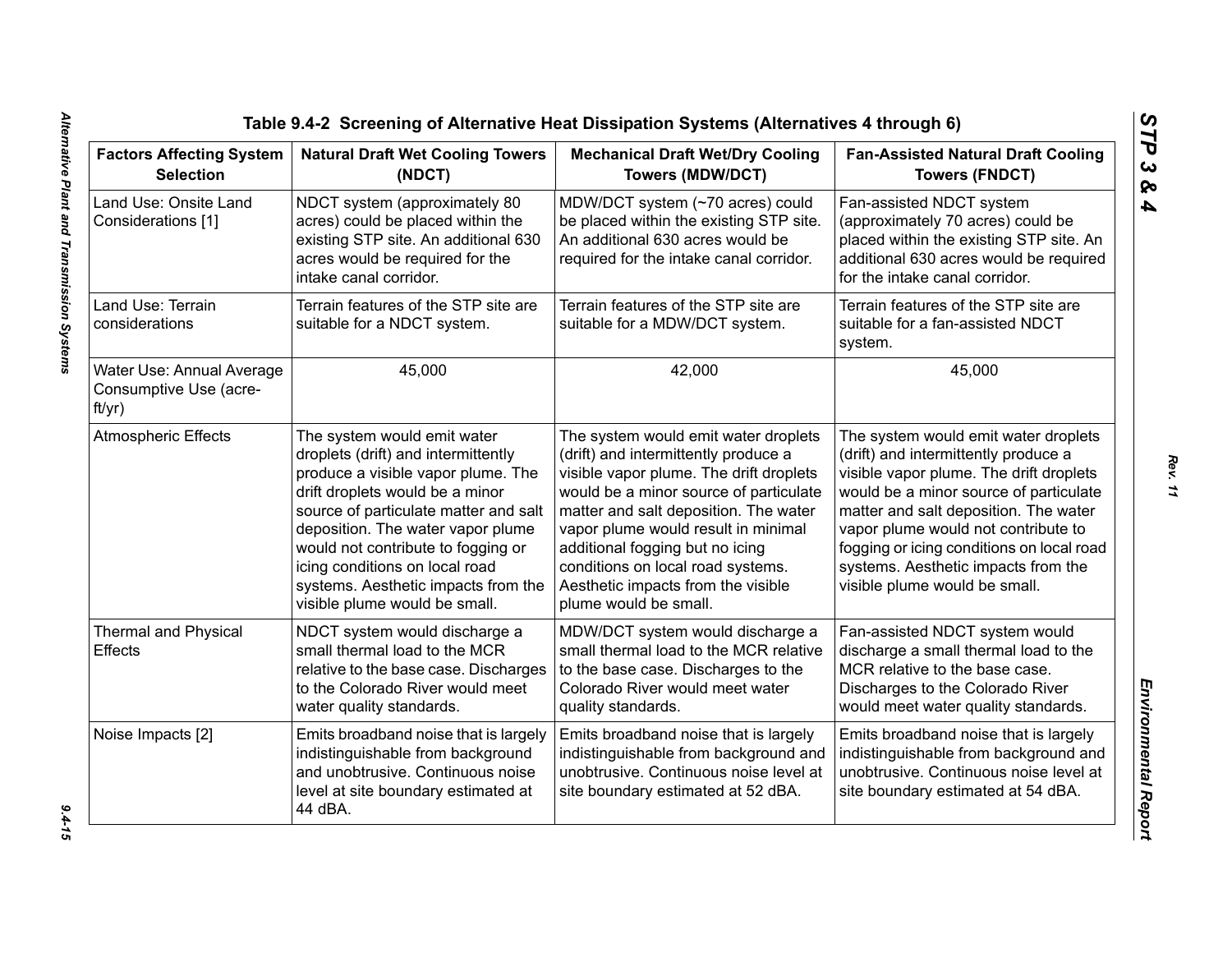| <b>Factors Affecting System</b>                     | <b>Natural Draft Wet Cooling Towers</b>                                                                                                                                                                                                                                                                                                                                                                                              | <b>Mechanical Draft Wet/Dry Cooling</b>                                                                                                                                                                                                                                                                                                                                                                                                   | <b>Fan-Assisted Natural Draft Cooling</b>                                                                                                                                                                                                                                                                                                                                                                                                                                       |  |
|-----------------------------------------------------|--------------------------------------------------------------------------------------------------------------------------------------------------------------------------------------------------------------------------------------------------------------------------------------------------------------------------------------------------------------------------------------------------------------------------------------|-------------------------------------------------------------------------------------------------------------------------------------------------------------------------------------------------------------------------------------------------------------------------------------------------------------------------------------------------------------------------------------------------------------------------------------------|---------------------------------------------------------------------------------------------------------------------------------------------------------------------------------------------------------------------------------------------------------------------------------------------------------------------------------------------------------------------------------------------------------------------------------------------------------------------------------|--|
| <b>Selection</b>                                    | (NDCT)                                                                                                                                                                                                                                                                                                                                                                                                                               | <b>Towers (MDW/DCT)</b>                                                                                                                                                                                                                                                                                                                                                                                                                   | <b>Towers (FNDCT)</b>                                                                                                                                                                                                                                                                                                                                                                                                                                                           |  |
| Aesthetics and Recreational<br><b>Benefits</b>      | NDCT structures would pose the<br>highest visual impact due to their<br>height (approximately 500 feet). The<br>plumes resemble clouds and would<br>not disrupt the viewscape.<br>Consumptive water use and<br>discharges for a NDCT system<br>would be consistent with minimum<br>stream flow requirements for<br>Colorado River navigation and<br>environmental maintenance, fish and<br>wildlife water demand, and<br>recreation. | MDW/DCT structures would pose<br>higher visual impacts than cooling<br>reservoir or spray canal alternatives.<br>The plumes resemble clouds and<br>would not disrupt the viewscape.<br>Consumptive water use and discharges<br>for a MDW/DCT system would be<br>consistent with minimum stream flow<br>requirements for Colorado River<br>navigation and environmental<br>maintenance, fish and wildlife water<br>demand, and recreation. | Fan-assisted NDCT structures (height<br>$\sim$ 180 ft) would pose visual impacts<br>greater than MDCT but less than<br>conventional NDCT. The plumes<br>resemble clouds and would not disrupt<br>the viewscape.<br>Consumptive water use and discharges<br>for a fan-assisted NDCT system would<br>be consistent with minimum stream<br>flow requirements for Colorado River<br>navigation and environmental<br>maintenance, fish and wildlife water<br>demand, and recreation. |  |
| Legislative Restrictions                            | Intake structure would meet Section                                                                                                                                                                                                                                                                                                                                                                                                  | Intake structure would meet Section                                                                                                                                                                                                                                                                                                                                                                                                       | Intake structure would meet Section                                                                                                                                                                                                                                                                                                                                                                                                                                             |  |
|                                                     | 316(b) of the CWA and the                                                                                                                                                                                                                                                                                                                                                                                                            | 316(b) of the CWA and the                                                                                                                                                                                                                                                                                                                                                                                                                 | 316(b) of the CWA and the                                                                                                                                                                                                                                                                                                                                                                                                                                                       |  |
|                                                     | implementing regulations, as                                                                                                                                                                                                                                                                                                                                                                                                         | implementing regulations, as                                                                                                                                                                                                                                                                                                                                                                                                              | implementing regulations, as                                                                                                                                                                                                                                                                                                                                                                                                                                                    |  |
|                                                     | applicable. TPDES discharge permit                                                                                                                                                                                                                                                                                                                                                                                                   | applicable. TPDES discharge permit                                                                                                                                                                                                                                                                                                                                                                                                        | applicable. TPDES discharge permit                                                                                                                                                                                                                                                                                                                                                                                                                                              |  |
|                                                     | thermal discharge limitation would                                                                                                                                                                                                                                                                                                                                                                                                   | thermal discharge limitation would                                                                                                                                                                                                                                                                                                                                                                                                        | thermal discharge limitation would                                                                                                                                                                                                                                                                                                                                                                                                                                              |  |
|                                                     | address the additional thermal load                                                                                                                                                                                                                                                                                                                                                                                                  | address the additional thermal load                                                                                                                                                                                                                                                                                                                                                                                                       | address the additional thermal load                                                                                                                                                                                                                                                                                                                                                                                                                                             |  |
|                                                     | from blowdown. Storage of makeup                                                                                                                                                                                                                                                                                                                                                                                                     | from blowdown. Storage of makeup                                                                                                                                                                                                                                                                                                                                                                                                          | from blowdown. Storage of makeup                                                                                                                                                                                                                                                                                                                                                                                                                                                |  |
|                                                     | and blowdown at the STP site would                                                                                                                                                                                                                                                                                                                                                                                                   | and blowdown at the STP site would                                                                                                                                                                                                                                                                                                                                                                                                        | and blowdown at the STP site would                                                                                                                                                                                                                                                                                                                                                                                                                                              |  |
|                                                     | mitigate the impacts to the river.                                                                                                                                                                                                                                                                                                                                                                                                   | mitigate the impacts to the river.                                                                                                                                                                                                                                                                                                                                                                                                        | mitigate the impacts to the river.                                                                                                                                                                                                                                                                                                                                                                                                                                              |  |
|                                                     | Regulatory restrictions would not                                                                                                                                                                                                                                                                                                                                                                                                    | Regulatory restrictions would not                                                                                                                                                                                                                                                                                                                                                                                                         | Regulatory restrictions would not                                                                                                                                                                                                                                                                                                                                                                                                                                               |  |
|                                                     | negatively impact application of this                                                                                                                                                                                                                                                                                                                                                                                                | negatively impact application of this                                                                                                                                                                                                                                                                                                                                                                                                     | negatively impact application of this                                                                                                                                                                                                                                                                                                                                                                                                                                           |  |
|                                                     | heat dissipation system.                                                                                                                                                                                                                                                                                                                                                                                                             | heat dissipation system.                                                                                                                                                                                                                                                                                                                                                                                                                  | heat dissipation system.                                                                                                                                                                                                                                                                                                                                                                                                                                                        |  |
| Is this a suitable alternative<br>for the STP site? | Yes                                                                                                                                                                                                                                                                                                                                                                                                                                  | Yes                                                                                                                                                                                                                                                                                                                                                                                                                                       | Yes                                                                                                                                                                                                                                                                                                                                                                                                                                                                             |  |

*Rev. 11*

*STP 3 & 4*

*9.4-16*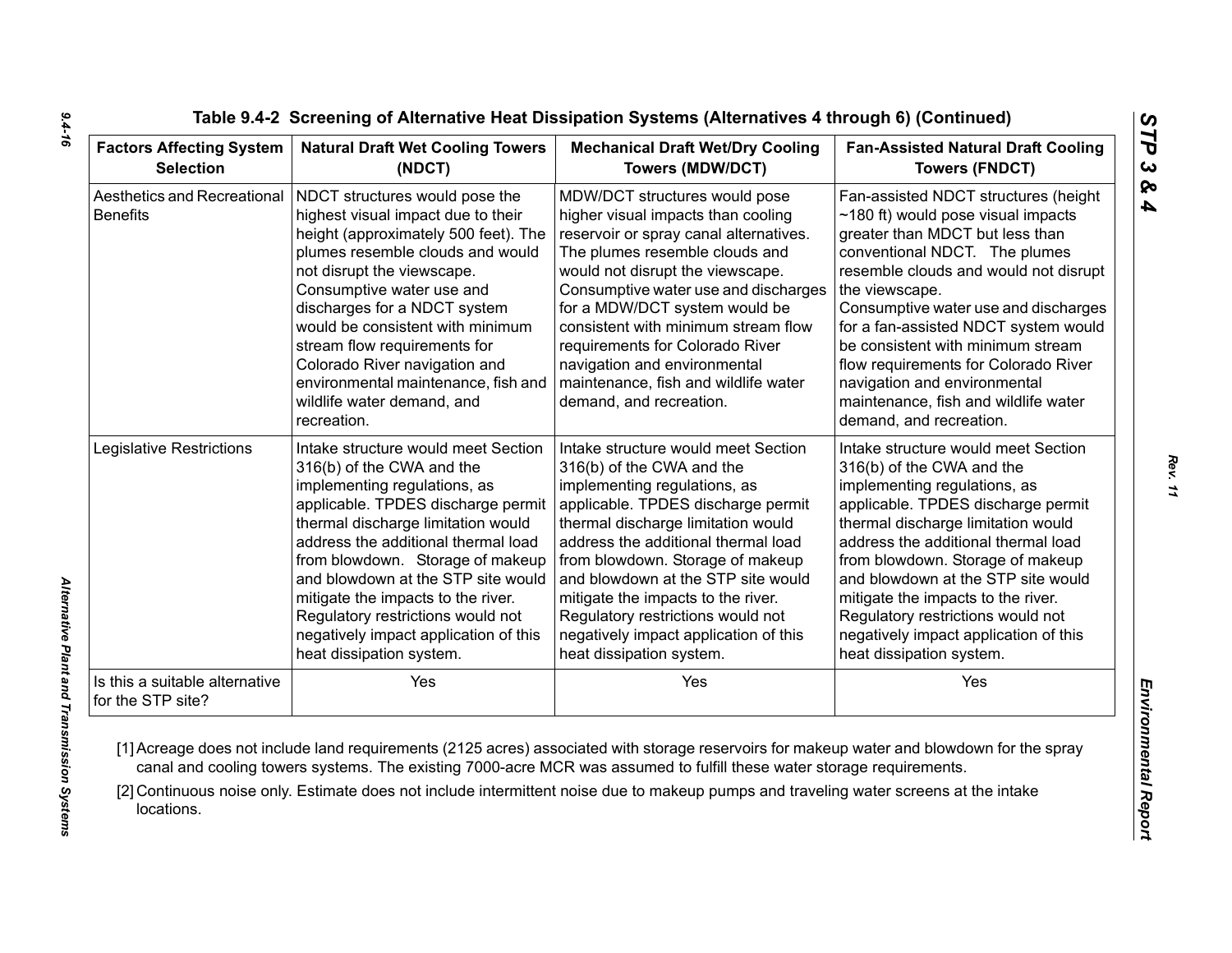| <b>Attribute</b>                                    | <b>Option 1 - Intake Along</b><br><b>Existing Dike</b>                                                                                                                                | <b>Option 2 - Intake West of Combined</b><br>STP 1 & 2 and 3 & 4 Discharge                                                                                                                                                                                                         | <b>Option 3 - Offshore</b><br><b>Intake</b>                       | Option 4 - Intake<br><b>Between Existing</b><br>STP 1 & 2 Intake and<br><b>Discharge</b>                                                                                                                                                 |
|-----------------------------------------------------|---------------------------------------------------------------------------------------------------------------------------------------------------------------------------------------|------------------------------------------------------------------------------------------------------------------------------------------------------------------------------------------------------------------------------------------------------------------------------------|-------------------------------------------------------------------|------------------------------------------------------------------------------------------------------------------------------------------------------------------------------------------------------------------------------------------|
| <b>MCR Perimeter</b><br><b>Embankment Integrity</b> | Provides sufficient clear<br>distance from the<br>excavation for construction<br>of the intake structure to the<br>perimeter embankment to<br>pose no risk to<br>embankment integrity | Intake structure located at least 200<br>feet from base of perimeter<br>embankment to eliminate possible<br>stability issues and embankment<br>displacement/deformation.<br>Approximately 400 foot width cut from<br>top of berm to allow passage for<br>circulating water piping. | Similar to Option 2                                               | Similar to Option 2                                                                                                                                                                                                                      |
| Room for Expansion                                  | Location can accommodate<br>a larger intake structure<br>with minor adjustments                                                                                                       | <b>NA</b>                                                                                                                                                                                                                                                                          | <b>NA</b>                                                         | Limited space and<br>accessibility for<br>construction activities.<br>Location does not allow for<br>expansion (e.g., if required<br>flow rates increase due to<br>condenser configuration)                                              |
| Ease of Construction                                | Optimum access allowing<br>straight forward<br>construction methods                                                                                                                   | <b>NA</b>                                                                                                                                                                                                                                                                          | Cost of underwater<br>construction would be<br>prohibitively high | Circulating water piping<br>would block existing<br>access road from<br>embankment base road to<br>top of berm road.<br>Unacceptable to obstruct<br>the access road as it is<br>used daily to service the<br>STP 1 & 2 intake structure. |
| Cooling Efficiency                                  | <b>NA</b>                                                                                                                                                                             | Could impede cooling efficiency by the<br>MCR as it reduces by half the cooling<br>water flow path between the discharge<br>outfall and the respective intakes of<br>either the existing plant or the new<br>units                                                                 | <b>NA</b>                                                         | <b>NA</b>                                                                                                                                                                                                                                |

 $9.4 - 17$